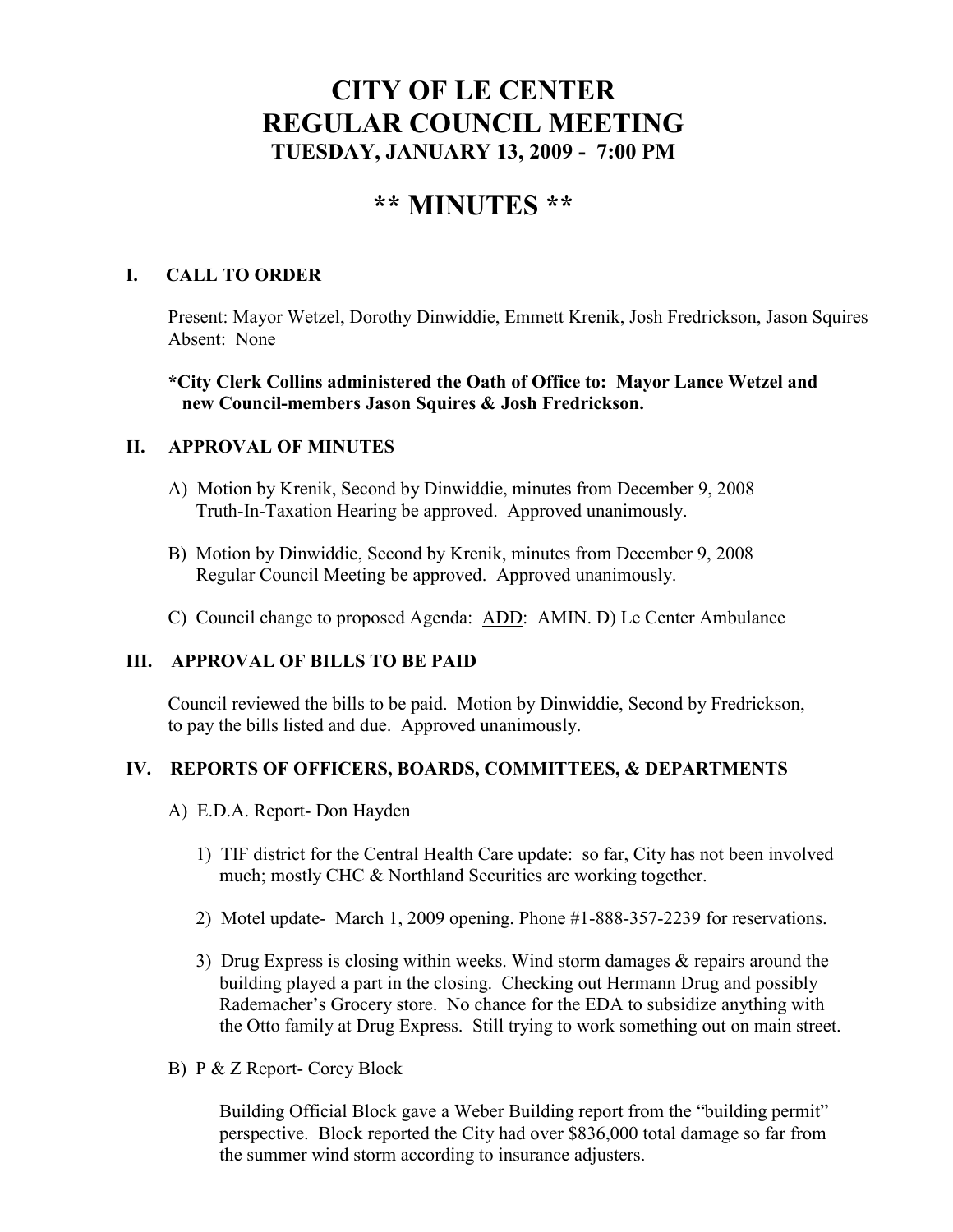- 1) Rental Inspection Letter- Ed Griffin Building: terrible shape/ building may need to be condemned. Attorney Moran recommends giving him a time limit to correct the problems; then possibly condemn the building. City may become liable if we don't condemn the entire building. Bug problem besides. Moran suggests pictures and documentation after the time limit is reached before the city does anything. After that, where does city go? What about businesses on the first floor? May have to deem it "Not fit to rent as a residential living quarters." Block suggests focus on the living quarters first; then worry about the first floor businesses. Fire code may allow for the closing of the entire building. Building may be too far gone to save. Attorney Moran recommended the condemnation process as the quicker route to evacuate the residents from this building. Motion by Squires, Second by Dinwiddie, building inspector pursue which-ever is the quickest and best process in the city's interest. Approved unanimously.
- 2) Notice of Public Hearings. Mayor Wetzel read a "Waive mailed notice" statement for amending Article 15 (Off Street Parking) Section 46-601 of the Zoning Book concerning driveway design; to be held January 29  $\omega$  5:30 pm at city hall.

 Mayor Wetzel read a "Waive mailed notice" statement for adding Article 14 (Building Requirements) Section 46-573 of the Zoning Book concerning damage to existing buildings; to be held January 29  $\omega$  5:30 pm at city hall. Council requested staff send clean-up letter to owner of 198 North Cordova Avenue to remove all brush from the property.

- 3) 80 ft. wide buildable lot requirements in the old part of town: P & Z needs to work on the issue.
- C) Municipal Liquor Store

On-Sale Manager Mike Nelson gave the December report: Sales were \$79,221.41; up \$10,500 from November. Nelson gave a year-end report: remove the remodeling expenses from 2008 liquor report- and Municipal is more profitable than in 2007. Will start opening Saturdays at 9 AM like during the week/ will re-do the cleaning list requirements which may result in more \$ cost/ Nelson requested P/T bartender Frank W. receive \$9.00 per hour as lead part-timer- Motion by Krenik, Second by Squires, to give Frank W. a \$1.00 raise to \$9.00 per hour. Approved unanimously. Much discussion on the absent popcorn machine and also why someone is needed to come in to stock beer coolers instead of the bartender being able to do it.

D) Police Department

Police Chief Pfarr reported on the police activities for month of December: 169 calls/ 2,704 miles patrolled/ Pfarr reported installation and training for the squad car computer had been completed- total cost \$8,795.98.

- 1) Year-end report: P/T hours are up due to extra training needed for the new p/t help/ 88,228 miles on the speed-o-meter/ arrests & complaints are down approx. 15%.
- 2) Motorized golf cart ordinance: set public hearing for Tues., February 10 @ 6:30 pm.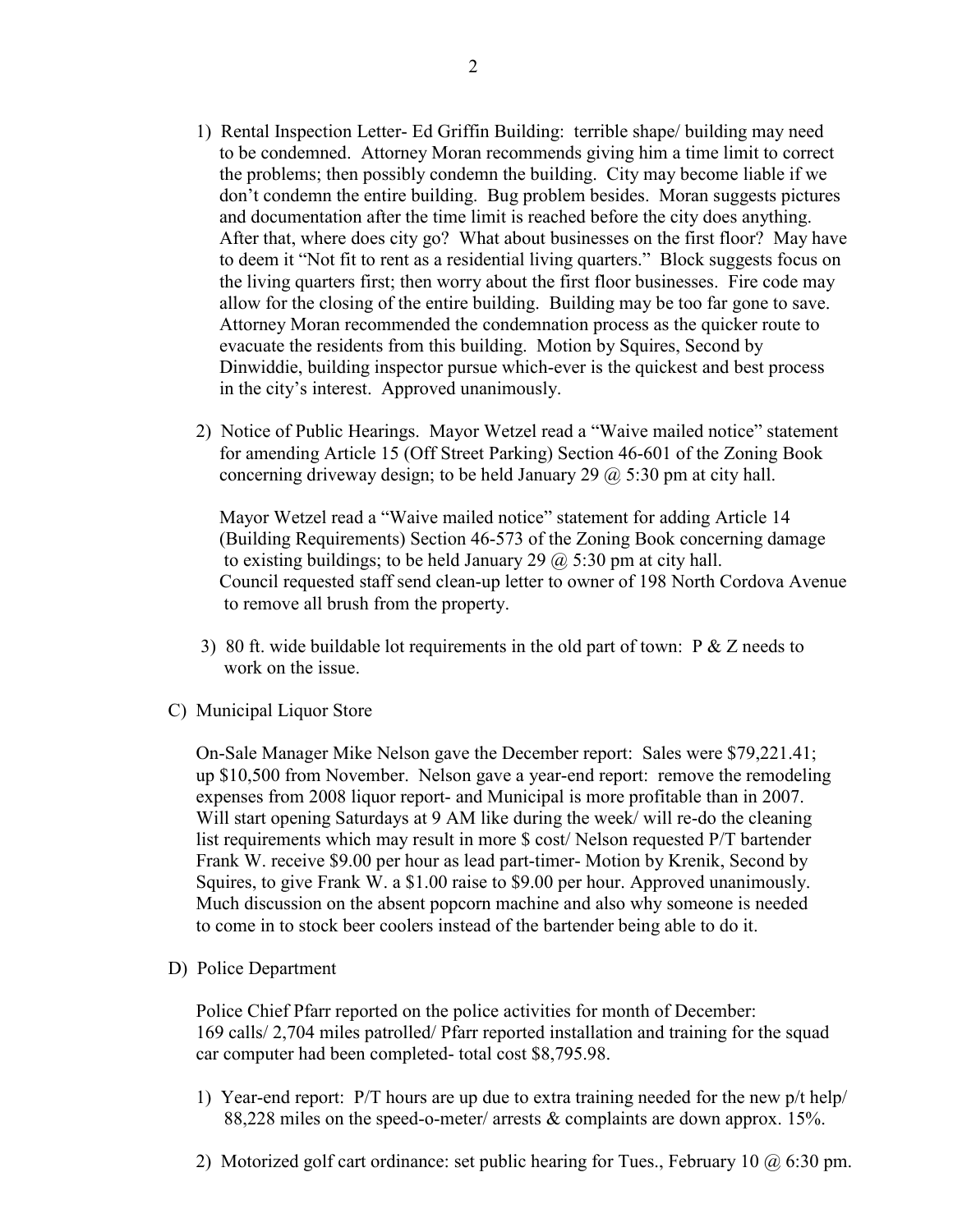E) Water, Sewer, Streets, Parks

 Public Works Superintendent Curt Roemhildt gave his monthly report: Streets: snow plowing starts usually around 2:00 am so can be done by around 6:00 am for traffic. See refuse report: down 18 tons over 2007/ recycling down.

- F) Bolton & Menk Engineering- Joel Hawbaker
	- 1) 2006 Street & Utility Project: nothing new- must wait til spring to shoot Sharon street due to the freeze/thaw condition.
	- 2) 2009 Street Project (proposed): on hold for now; but Bolton & Menk pursue it far enough to be eligible for any federal stimulus package that becomes available.
	- 3) 2010 Minnesota Street Project: about 50% of the design is done. Need several property owner/resident meetings in the next 30-40 days to go much further.

#### **V. PUBLIC FORUM**

There were no petitions, requests, or communications from the public.

#### **VI. OLD BUSI ESS**

- A) Motion by Krenik, Second by Dinwiddie, to approve the 1<sup>st</sup> Reading of the Electric Franchise Ordinance No. 2009-1 (with Alliant Energy). Approved unanimously.
- B) Downtown & other blight properties- Council agreed to form a plan at a workshop meeting to be held the first week in March. Set the date at Feb. council meeting.

#### **VII. EW BUSI ESS**

- A) Hire new office assistant: Clerk Collins offered with the bad economy and reduction in LGA the City would receive from the State, his office could get by another year without an additional person. Council felt strongly about getting some help for the Administration Dept. and Police Dept. Motion by Squires, Second by Dinwiddie, to approve the advertising of a new office assistant/ applications due by March  $1<sup>st</sup>$  and advertise in the LC Leader, Valley Shopper, & Free Press. Approved unanimously.
- B) Motion by Krenik, Second by Squires, to approve certifying the special assessment list to the county auditor for collection with 2009 taxes. Approved unanimously.

#### **VIII. ADMI ISTRATIO & MISC.**

 A) Clerk Collins noted that he had received the property tax reimbursement check from Menu Inspirations for \$27,274 to cover property taxes at their plant.